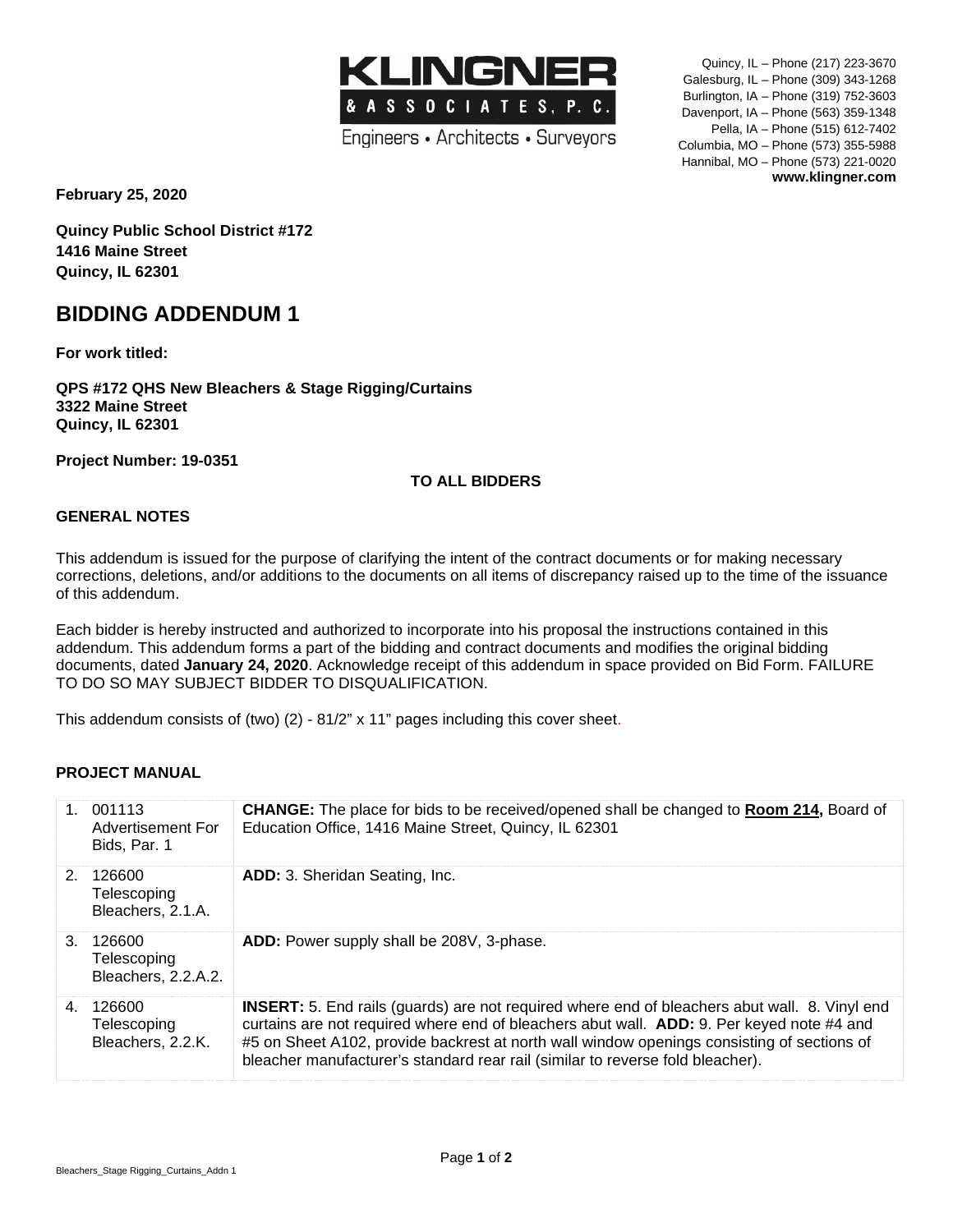## **QPS #172 QHS New Bleachers & Stage Rigging/Curtains 19-0351**

ADDENDUM 1

## **ATTACHMENTS:**

2020-02-19 Pre-Bid Meeting Minutes - (4 pgs., 8.5 X 11)

All other terms and conditions of the Project Manual and Drawings shall remain unchanged.

## **END OF ADDENDUM 1**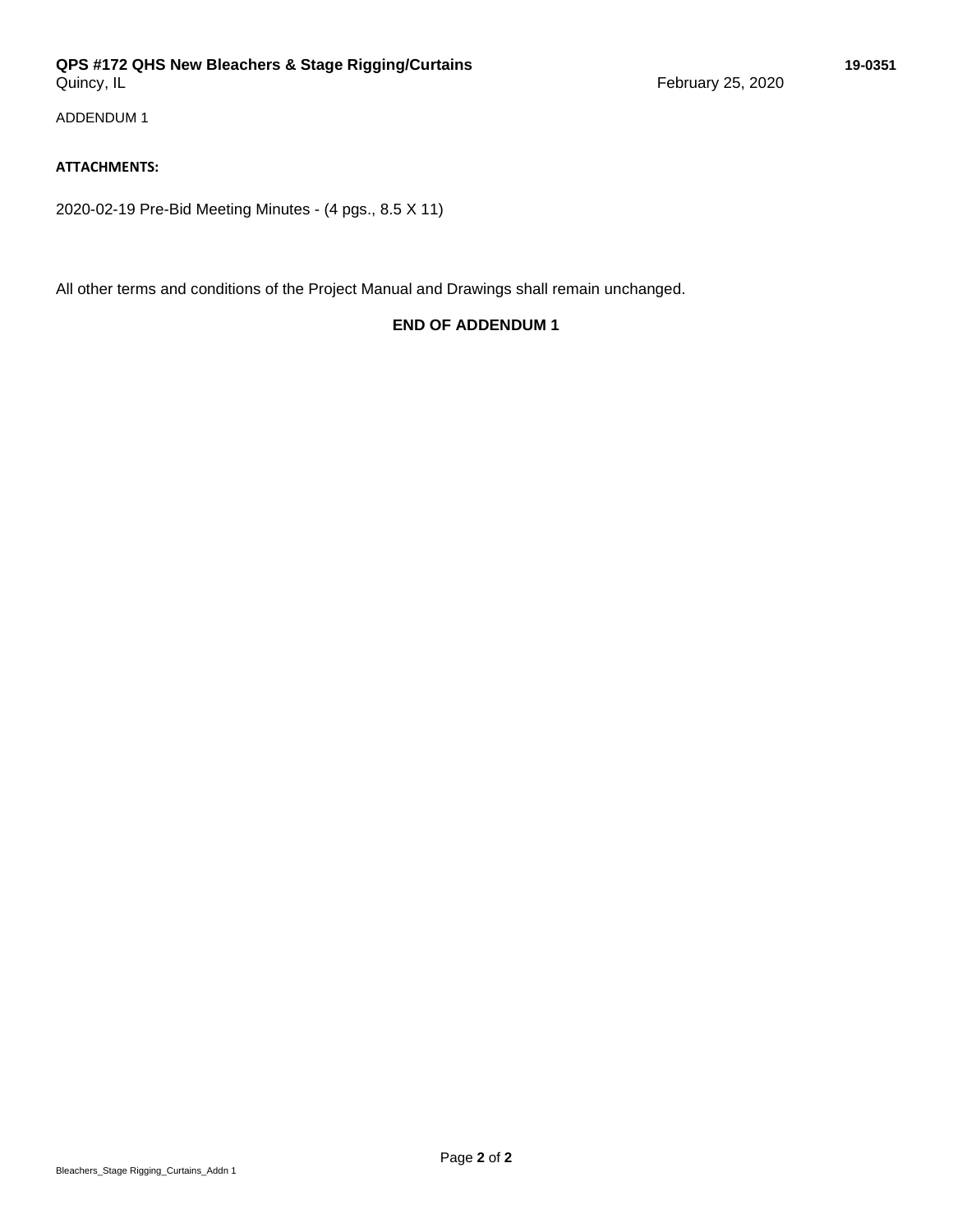# **Memorandum**

| To:                        | Attendees                                                                |  | <b>Of:</b> Pre-Bid Meeting |
|----------------------------|--------------------------------------------------------------------------|--|----------------------------|
| Copy to:                   |                                                                          |  |                            |
|                            | <b>From:</b> Debbie E. Naught                                            |  |                            |
|                            | <b>RE:</b> Meeting Minutes                                               |  |                            |
|                            | <b>Project Name:</b> QPS #172 QHS New Bleachers & Stage Rigging/Curtains |  |                            |
| <b>Project No: 19-0251</b> |                                                                          |  |                            |
| Date:                      | 2/19/20                                                                  |  |                            |

Agenda and Attendance Sheets are attached. Introductions were made. Base Bid #1 and #2 will be awarded to two separate Prime Contractors.

Base Bid #1 is the bleacher package. The original 1970s wood bleachers will be removed and disposed of by the contractor. The question came up if the District wants to offer the wood for salvage to the community. Supt. Roy Webb said no. The new bleachers will extend to the west wall and the District is responsible for removing any wall mounted items that will conflict with the new bleacher layout. The District is also responsible for all the electrical work. The bleachers run in front of the windows so a backrest is required at the window openings as well as any infill. We discussed that the backrest can be a section of railing returned from the side rails. The concern is – we do not anyone falling into the window recess – or – falling against the window glass which, due to the height above the floor line, is likely not tempered. The backrest will need to provide the maximum 4" o.c. spacing. We will clarify the backrest in the addendum. Everything showing up on the plan sheet is Base Bid #1 – new bleachers for the west half of the gym.

Alternate Bid #1-1 is to provide two sections of bleachers on the north wall of the east half of the gym where currently there are no bleachers. The farthest east section will extend to the east wall. The District saw how many seats they will lose due to providing the code required aisles therefore they wanted to entertain a price to add bleachers in the east half of the gym.

The question was raised if the bleachers that go all the way to the wall will be required to have end rails and end curtains – the answer is no. This only occurs on the north bleachers – west wall under Base Bid #1 and east wall under Alt. #1-1. The question was also raised what electrical voltage will be provided by the District. Dane Barnes will check and we will clarify in the addendum. All bleacher manufacturers must provide either self-pivoting or self-stacking mid-aisle handrails. The District does not want to manually stow handrails to close the bleachers. The bleachers must be the 22" row spacing so the bottom step does not infringe on the court markings.

Construction Schedule – the contractor may start submitting shop drawings after receipt of "notice to proceed". However, physical work at the site cannot start until after school recesses. Contractor must conduct background checks on anyone physically working at the site since summer school will be in session. At this point, the last day of classes is May 22<sup>nd</sup> unless they end up using more snow days. Substantial Completion is to be achieved by July 15<sup>th</sup> and Final Completion is by August 15<sup>th</sup>. The teachers start back up on August 14<sup>th</sup> and students start on Monday, August 17<sup>th</sup>. We do not have liquidated damages on these contracts.

Bids shall include \$5,000 construction contingency in each Base Bid. Bids must be accompanied with a bid security (Bond or Cashiers Check). Successful contractor will be required to provide Performance & Payment Bonds and proof of Substance Abuse and Sexual Harassment policies. The project is tax exempt and contractor must provide certified payroll records at prevailing wage rates to the District.

At the Pre-Construction meeting we will go over locations for trailers and which restrooms can be used by the contractors. Products not listed in the specifications must be approved by addendum. The bid opening location will be changed from Room 231 to Room 214 in the upcoming addendum. The addendum will go out by end of the day on Tuesday, 2/25. So please get any questions or requests for substitution to our office by noon on Tuesday.

No contractors were present for the Stage Rigging/Curtains.



616 North 24<sup>th</sup> Street • Quincy, IL 62301 217.223.3670 ● 217.223.3603 (Fax) ● www.klingner.com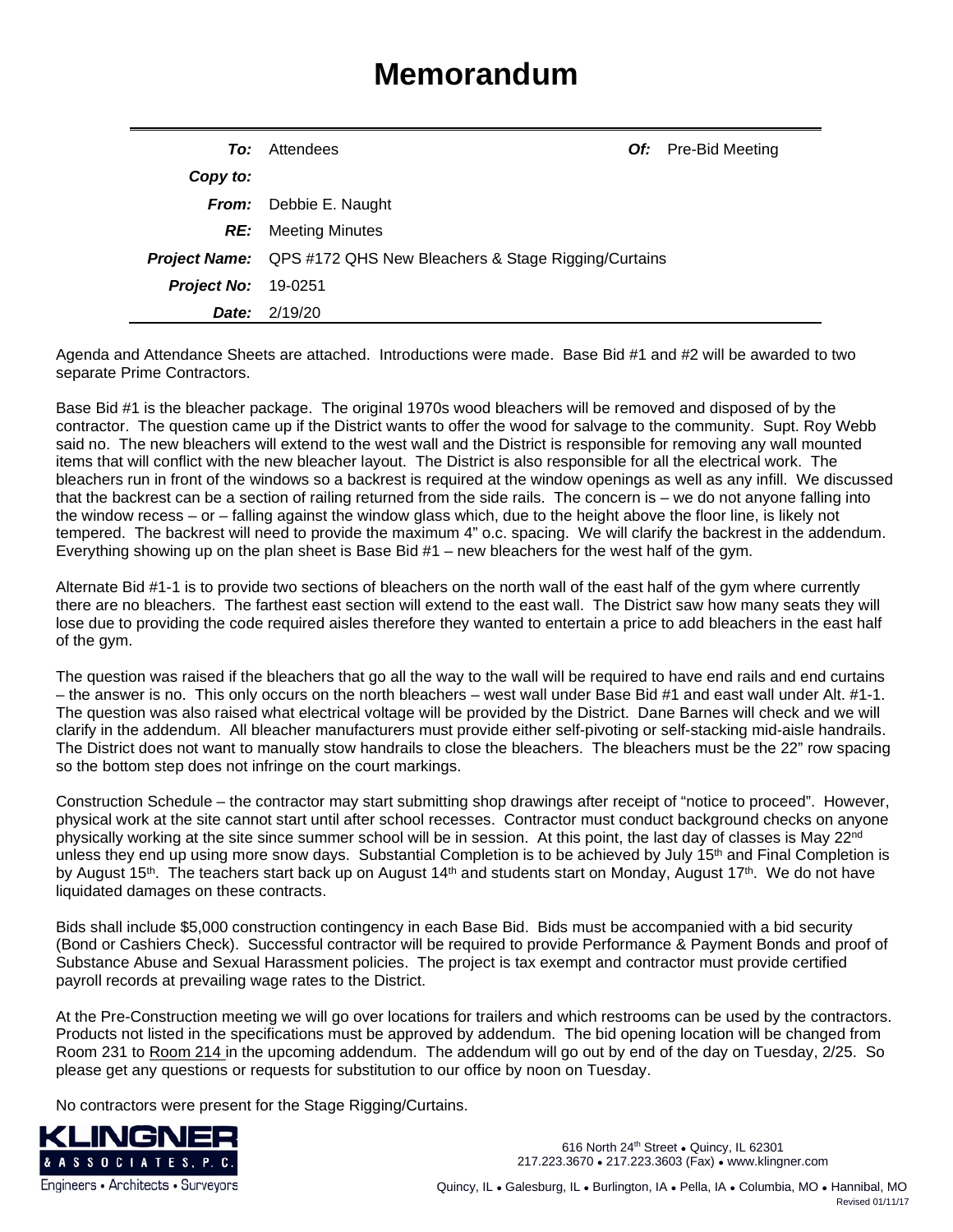## **MEETING AGENDA**

**Engineers / Architects** 

INGN

ASSOCIATES, P.C.

| Of: Pre-Bid Meeting<br>To: Attendees                                              |
|-----------------------------------------------------------------------------------|
| From: Debbie E. Naught                                                            |
| RE: Agenda                                                                        |
| Project Name: QPS #172 QHS 2020 Projects - New Bleachers & Stage Rigging/Curtains |
| <b>Project No: 19-0351</b>                                                        |
| Date: February 19, 2020                                                           |
|                                                                                   |

### **Sign-in Sheet and Introductions**  $A$

#### **Bidding Requirements:** B)

## Base Bids will be awarded to two separate Prime Contractors.

- Bids due Wednesday, March 4, 2:00 P.M. at the QPS #172 Board Office, 1416 Maine Street, Room 214. Bids will be publicly opened and read.
- Base Bid One Remove existing and provide/install new electrified telescoping  $\bullet$ bleachers at Quincy Senior High School along north and south walls in west half of gym. Electrical work shall be by owner.

Alternate Bid No. 1-1 - Install new electrified telescoping bleachers along north wall in east half of gym. Electrical work shall be by owner.

Base Bid Two - Remove noted existing stage curtains and provide/install new. Refurbish existing 25 manual counter weight line sets Fly Rail System stage rigging at Quincy Senior High School.

Alternate Bid No. 2-1 - Remove existing and provide/install new cyclorama and scrim stage curtains.

**Construction Schedule:** 

Work to commence following award of contract/"notice to proceed". No work at site until school recesses for summer.

Substantial Completion - July 15, 2019. Final Completion - August 15, 2019. Note: No liquidated damages are applicable.

- Construction Contingency Base Bid #1 \$5,000, Base Bid #2 \$5,000
- Bid Security or cashiers check in amount of 5% of bid.
- Not less than Illinois prevailing wages. Contractor must submit monthly certified payroll records to the School District.
- Owner is tax exempt and exemption number will be provided to successful bidder.
- Substance Abuse Prevention on Public Works Act.
- Successful Bidder will be required to provide background checks on all workers who will be present at the site.
- Performance and Payment Bond required by successful bidder.
- An Addendum No. 1 will be issued on Tuesday, February 25th.

616 North 24th Street - Quincy, IL - Phone (217) 223-3670 - FAX (217) 223-3603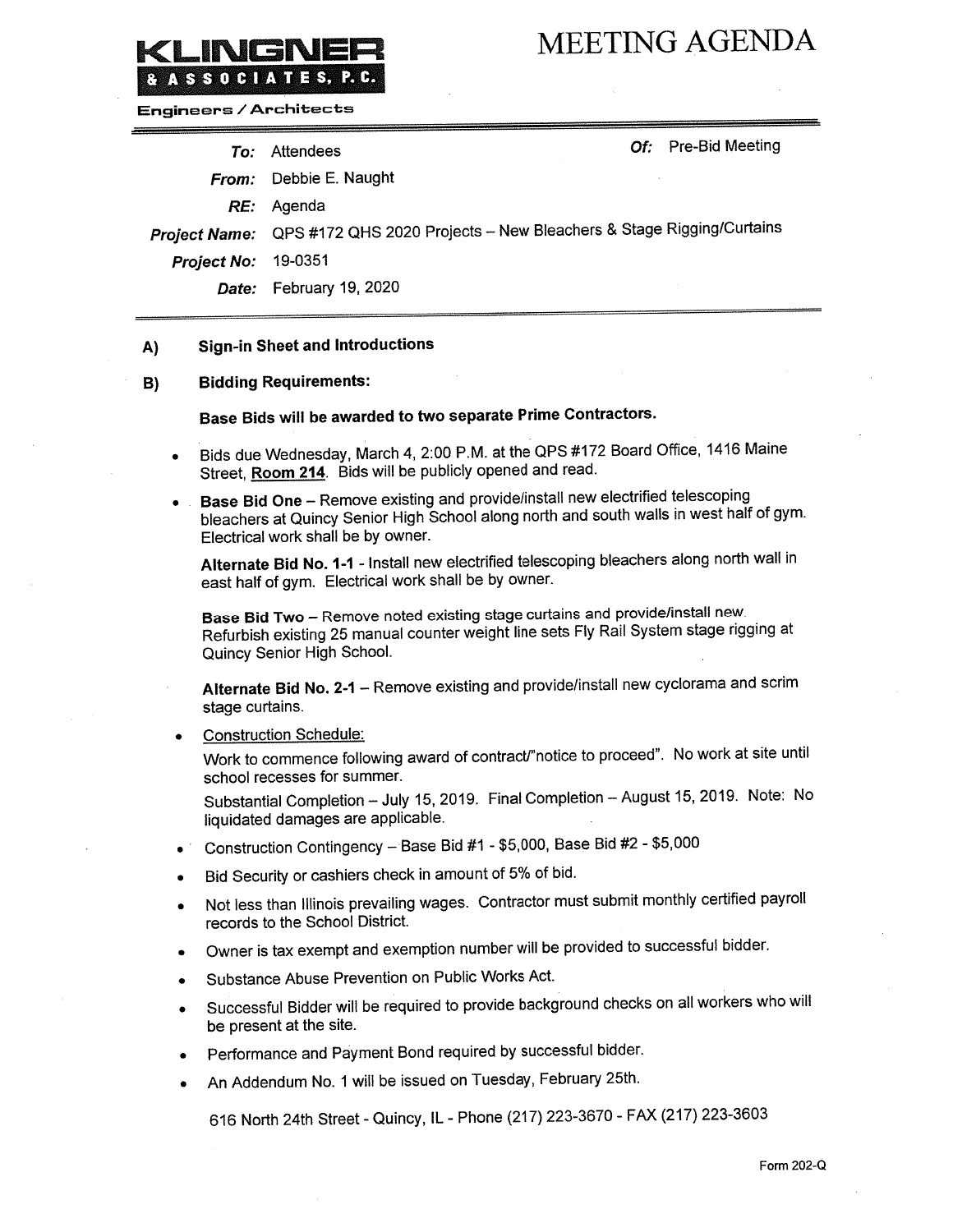- Product substitution ("or equals") must be approved by Addenda.  $\bullet$
- Addenda will only be distributed to registered plan holders.  $\bullet$

### $C)$ **General Requirements:**

- Site storage, contractor parking, etc. will be designated at Pre-construction meeting  $\bullet$
- Contractor shall have use of one designated set of restrooms.  $\bullet$

### D) **Discussion**

### **Project Walk-thru**  $E)$

616 North 24th Street - Quincy, IL - Phone (217) 223-3670 - FAX (217) 223-3603